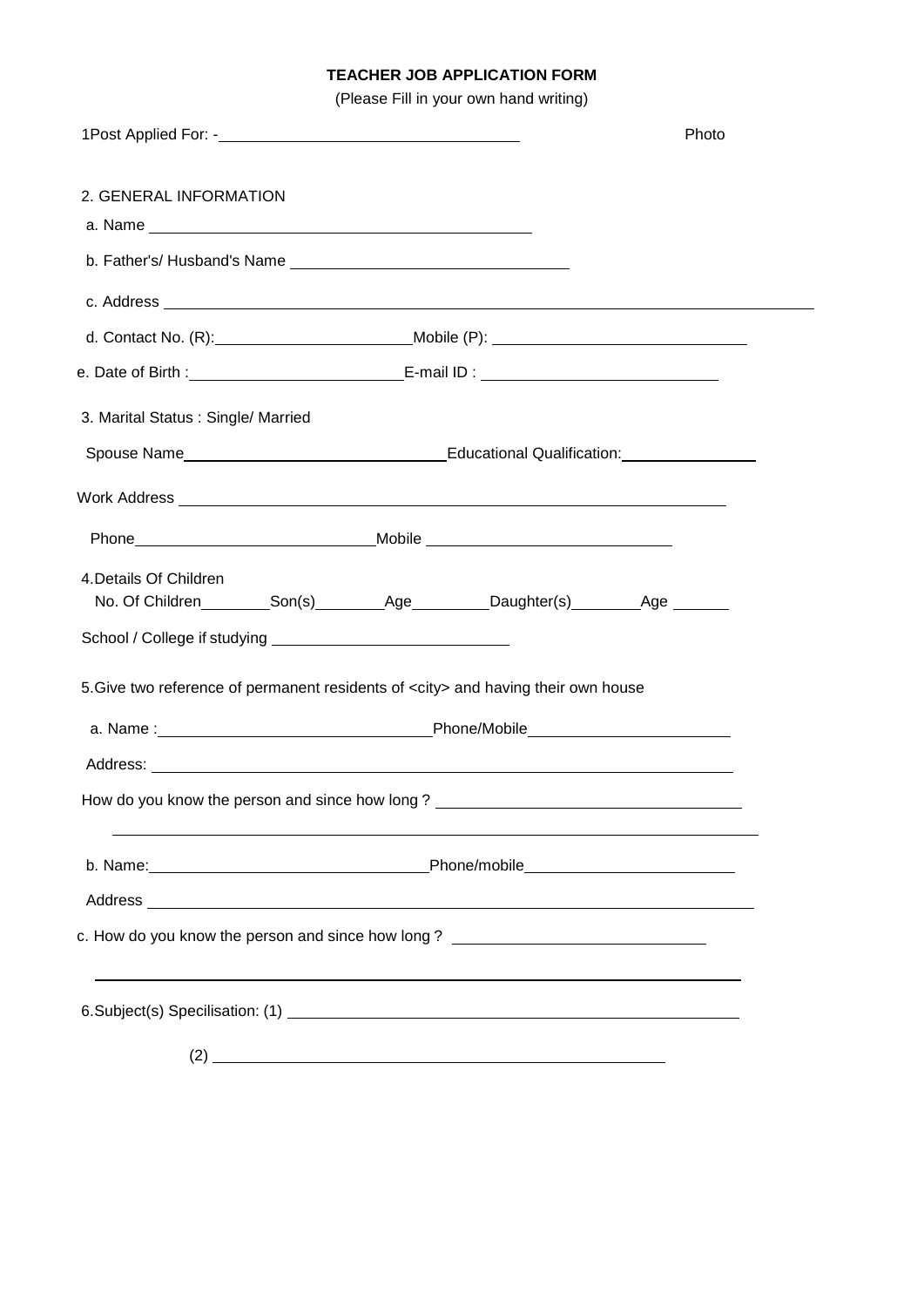### **ACADEMIC INFORMATION**

| Qualification                       | Year<br>Of<br>Passi<br>ng | Languages | <b>Subject Offered</b><br>Other<br>Subjec<br>ts | School/College/Un<br>iv. (Name) State | %age | <b>Medium</b><br>of<br>Instructio<br>n |
|-------------------------------------|---------------------------|-----------|-------------------------------------------------|---------------------------------------|------|----------------------------------------|
| Secondary                           |                           |           |                                                 |                                       |      |                                        |
| Sr.Secondary                        |                           |           |                                                 |                                       |      |                                        |
| Graduation                          |                           |           |                                                 |                                       |      |                                        |
| Post Graduation<br>M.Phil/Ph.D.,etc |                           |           |                                                 |                                       |      |                                        |
| Any Other                           |                           |           |                                                 |                                       |      |                                        |

# **PROFESSIONAL INFORMATION**

| Qualification | Year<br>Of<br><b>Pass</b><br><u>ing</u> | <b>Subject Offered</b><br>Languages<br>Othe<br>r Subjects |  | School/College/Un<br>iv. (Name) State | %age | <b>Medium Instruction</b> |
|---------------|-----------------------------------------|-----------------------------------------------------------|--|---------------------------------------|------|---------------------------|
| N.T.T         |                                         |                                                           |  |                                       |      |                           |
| B.Ed          |                                         |                                                           |  |                                       |      |                           |
| M.Ed          |                                         |                                                           |  |                                       |      |                           |
| Any Other     |                                         |                                                           |  |                                       |      |                           |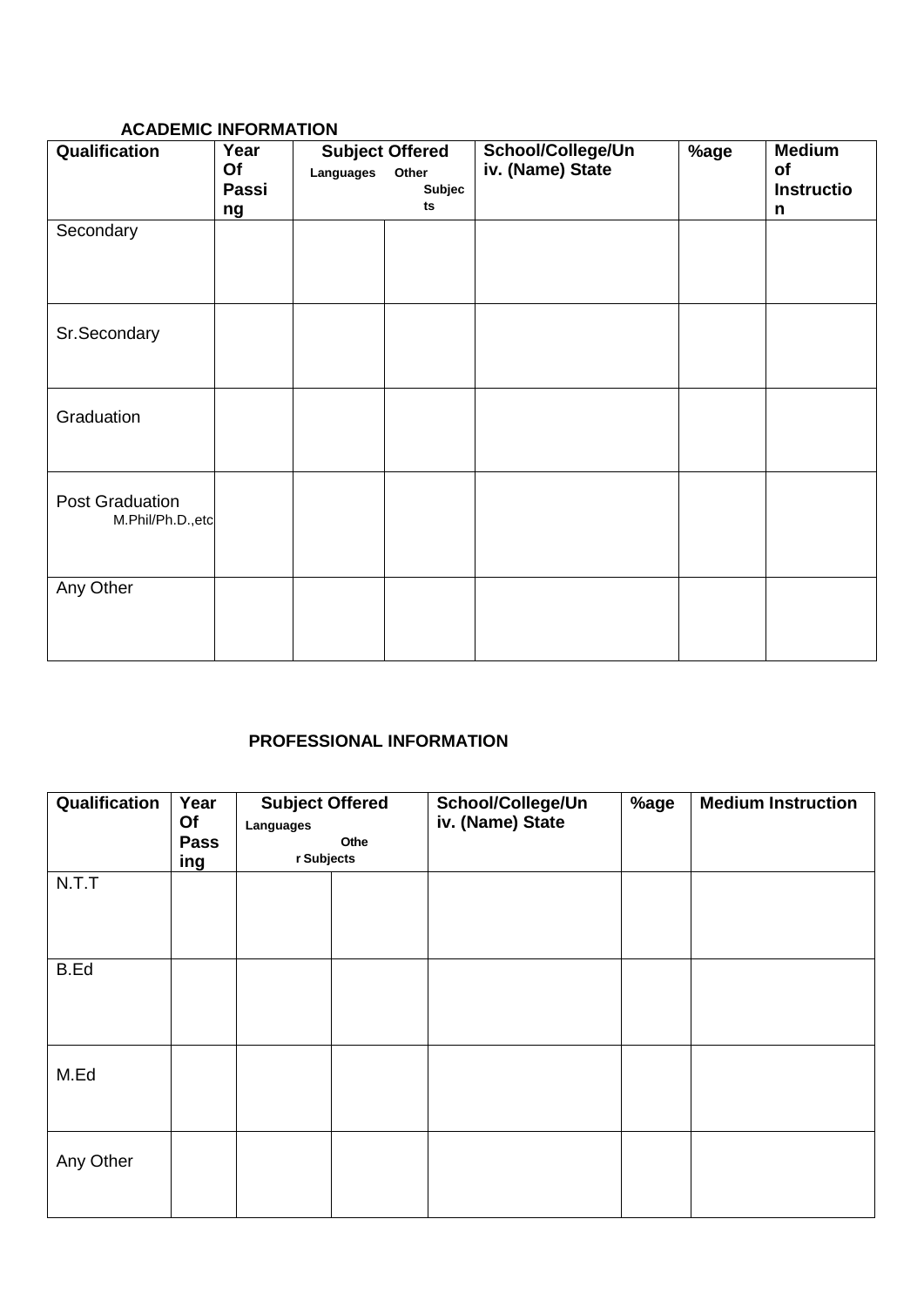#### **DETAILS OF WORK EXPERIENCE**

| Name of<br><b>School/Institution</b> | <b>Designation &amp;</b><br><b>Assignments</b> | From | To | <b>Subject/ Classes Taught</b> |
|--------------------------------------|------------------------------------------------|------|----|--------------------------------|
|                                      |                                                |      |    |                                |
|                                      |                                                |      |    |                                |
|                                      |                                                |      |    |                                |
|                                      |                                                |      |    |                                |
|                                      |                                                |      |    |                                |
|                                      |                                                |      |    |                                |
|                                      |                                                |      |    |                                |
|                                      |                                                |      |    |                                |
|                                      |                                                |      |    |                                |

# *Note : Please enclose certified photocopies for the qualifications & experience*

|                                                                                                 | ,我们也不会有什么。""我们的人,我们也不会有什么?""我们的人,我们也不会有什么?""我们的人,我们也不会有什么?""我们的人,我们也不会有什么?""我们的人 |  |
|-------------------------------------------------------------------------------------------------|----------------------------------------------------------------------------------|--|
| 9. Mention the areas, (To be filled in by those applying for teaching job) other than academics |                                                                                  |  |
| in which you can contribute to the growth of the school (Co-curricular activities)              |                                                                                  |  |
| a.                                                                                              |                                                                                  |  |
|                                                                                                 |                                                                                  |  |
| b.                                                                                              |                                                                                  |  |
| 10. Mention the assignments/responsibilities which you have handled other than teaching:        |                                                                                  |  |
|                                                                                                 |                                                                                  |  |
|                                                                                                 |                                                                                  |  |

b.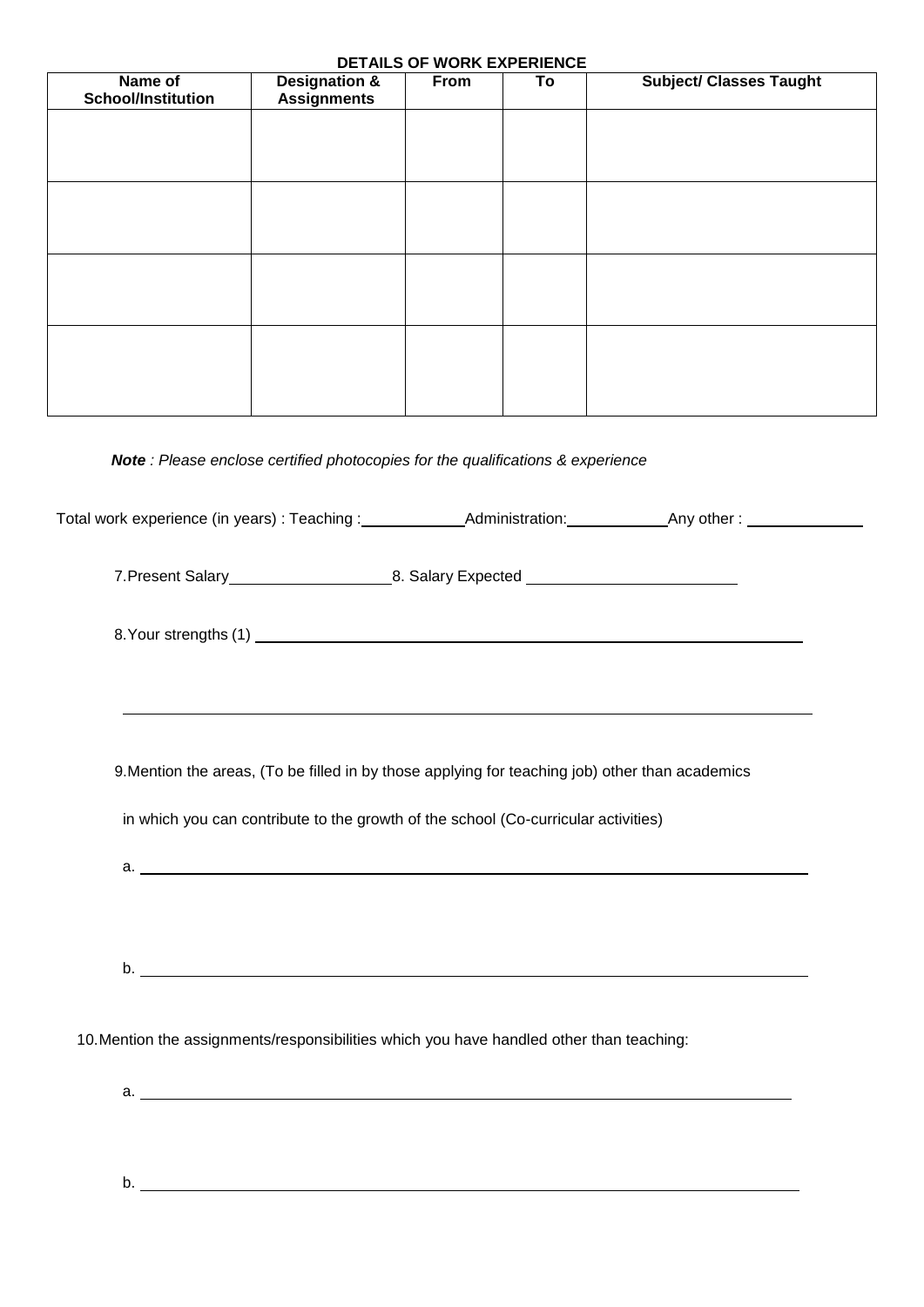c.

11.Write a few lines on your views on "Work Ethics":

|                             | 12. Any other information about your achievement in the field of |  |
|-----------------------------|------------------------------------------------------------------|--|
|                             |                                                                  |  |
|                             |                                                                  |  |
|                             |                                                                  |  |
| <b>Cultural Activities:</b> |                                                                  |  |

13.

#### **SEMINAR/WORKSHOP/INSET ATTENDED**

| SEMINAR/WORKSHOP/INSET<br>ATTENDED | <b>Duration</b> | Dates | Description |
|------------------------------------|-----------------|-------|-------------|
|                                    |                 |       |             |
|                                    |                 |       |             |
|                                    |                 |       |             |
|                                    |                 |       |             |
|                                    |                 |       |             |

14.If selected, how much time would you need to join?

15.Mention any course/ Studies you are pursuing at present. Will you need any leave

on this account?

16. Declaration:

I hereby certify that all statements made and information given by me in this application form are true, complete and correct to the best of my knowledge and belief. In the event of any information or part of it being found false or incorrect before or after the interview or appointment, action can be taken against me by the School and my candidature/ appointment shall automatically stand cancelled/ terminated

Place:

Date: